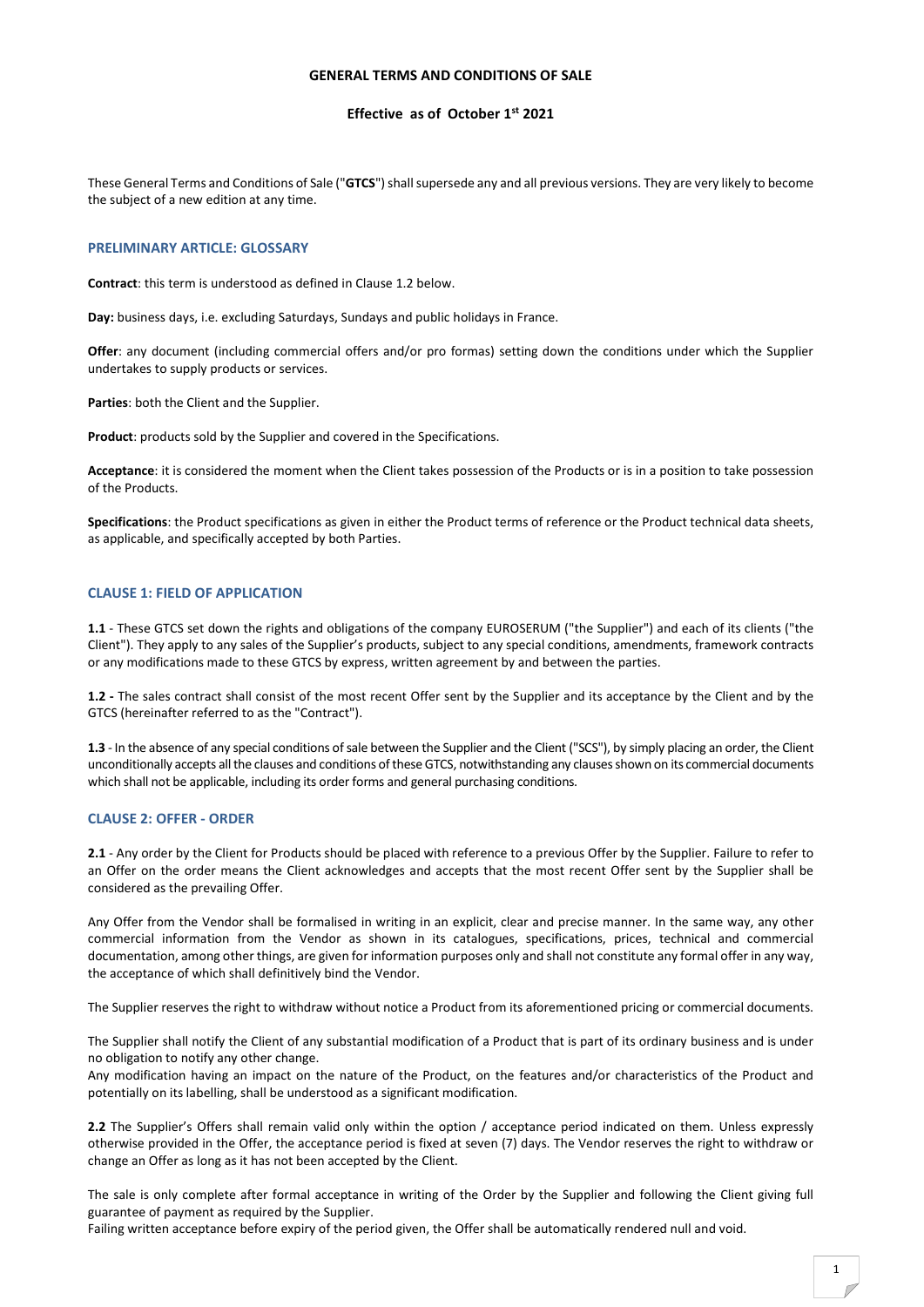2.3 The simple fact of the Client placing an order with reference to an Offer from the Supplier carries full and entire acceptance of this Offer by the Client.

2.4 Any Order constitutes a firm and definitive agreement by the Client with respect to the Supplier. Consequently, no Order may be cancelled or changed, wholly or in part by the Client, without the express and written acceptance of the Vendor. The Products shall be supplied by the Vendor to the extent that quantities are available.

The Supplier shall do its best to see that the quantities available are sufficient to satisfy the Client's Order accepted by the Supplier. However, the Supplier cannot be held liable in the event of the total or partial unavailability of the quantities of Products ordered.

2.5 In the event that an Order is disproportionately large compared to normal order levels from the Client, or is lower than the Supplier's minimum production levels, the Supplier reserves the right to delay, suspend or cancel the Order, or to reduce the latter to a normal level without notice or any formality other than advising the Client.

In any event, including cancellation or modification accepted by the Supplier, the Client shall alone bear any consequences that may arise, in particular being liable for all the associated expenses and acceptance of any potential changes to delivery delays.

# CLAUSE 3: PRICE - INVOICING

3.1 The Products are sold at the price specified in the Offer and for the validity period thereof.

The price is understood to be in the currency indicated, exclusive of VAT and according to the Incoterm of sale indicated in the Offer. Failing any indication of an Incoterm in the Offer, the applicable Incoterm shall be "FCA - ex Supplier's factory or storage platform" for deliveries within the European Union and "CPT - port of destination" for deliveries outside the European Union (ICC Incoterms® 2020 version).

## 3.2 - Invoicing

The Vendor shall invoice the Products as soon as they are loaded in the factory for dispatch, whichever Incoterm is applicable.

The Vendor shall issue its invoices in accordance with the legal and/or regulatory terms and conditions applicable in France. The Client agrees to communicate to the Vendor, in a timely manner, any mandatory rules that are applicable to invoicing in the commercial territory of the Products.

Invoicing that is exempt from VAT may only be prepared if the Client has previously provided to the Vendor any key documents required for this exemption and which it considers is sufficient (e.g., Intra-community VAT N° for Clients established within the European Union, certification for VAT-free purchases, etc.). The Client is bound to indicate to the Vendor any transaction made according to the procedure applicable to export sales by foreign trade companies.

In any case, the Client will be liable for the VAT that should have been applied in the event of a dispute or subsequent refusal of the right to exemption before the required supporting documents are received.

In order to be considered, all disputes relating to the settlement of invoices (price, quantity, etc.), shall be sent to the Supplier by registered post with acknowledgment of receipt or by email, within a period of fifteen (15) days following the issue date of the disputed invoice.

The admissibility of a dispute relating to invoicing in no way prejudges its validity which will be the subject of a reasoned decision by the Vendor.

Any dispute that is potentially linked to invoicing may not justify any suspension, delay or defect, total or partial, of payment for the invoice in question by the Client, and/or of any other invoice issued by the Vendor.

## CLAUSE 4: DISPATCH – ACCEPTANCE - RETURNS

## 4.1 - Transport, dispatch and transfer of risks

Notions of delivery and destination indicated in the Offer shall be interpreted by reference to Incoterms® ICC Version 2020. The chosen Incoterm shall specify the projected benefit method on services (packaging, warehousing, transport, customs formalities, insurance, etc.), and the risks and costs. In all cases, unloading of the Products shall be made at the Client's risk. If the Products are collected by the Client or transport is organised by the Client, the Supplier shall inform the Client of the date that the Products are available so that the latter may organise the collection of the Products, at a date and time agreed with the Supplier.

Dispatches shall only be made according to availability of the Products. The Vendor is authorised to proceed with dispatches in a complete or partial manner.

In any event, timely dispatch may only occur if the Client is up to date with its obligations towards the Vendor.

## 4.2 - Deadlines

Deadlines indicated in the Offer are approximate and given on a purely indicative basis.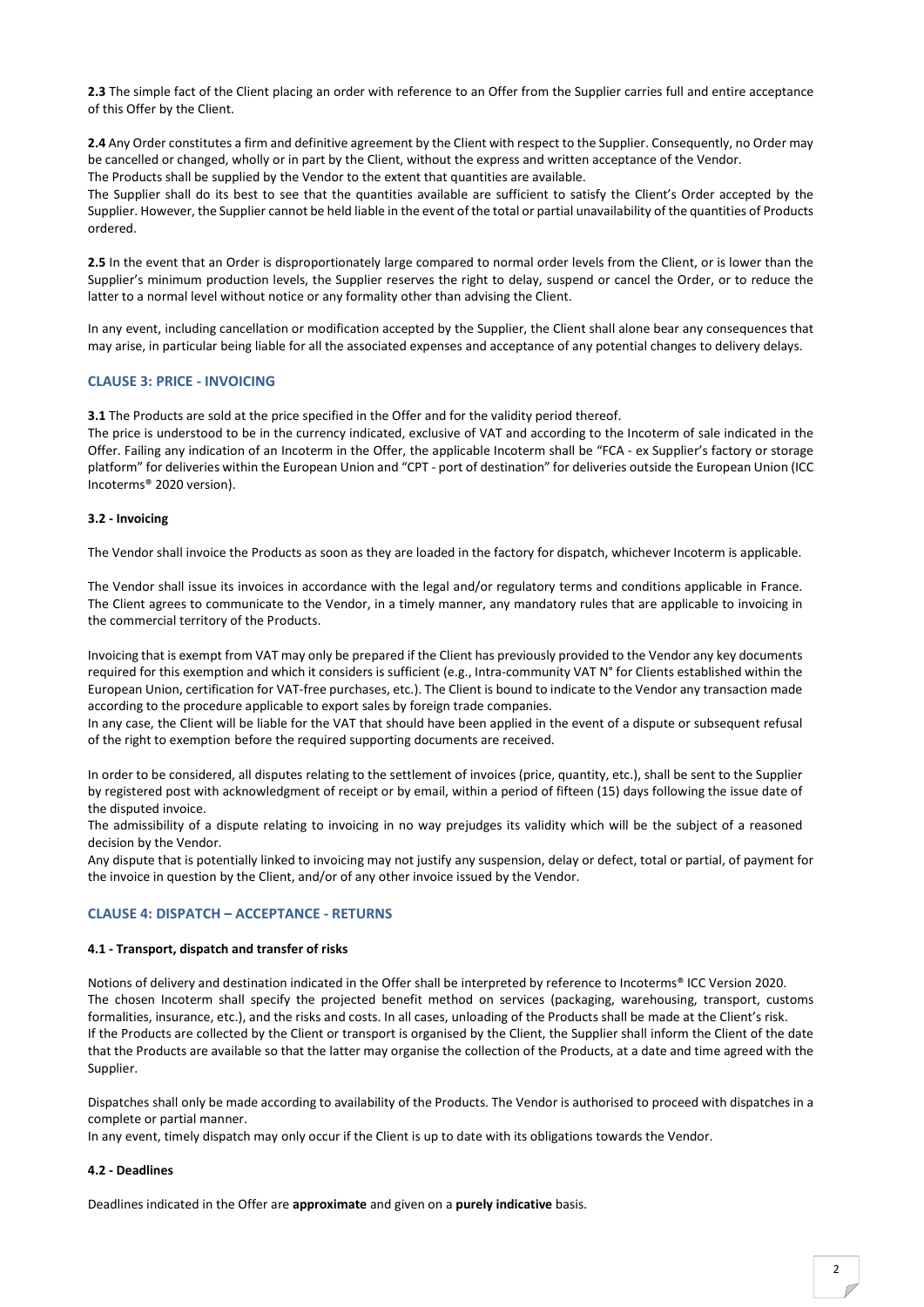These deadlines shall be understood to run from the express confirmation of the Order which will take place upon acceptance by the Supplier of all the elements required for the processing or performance of the Order (e.g. opening the letter of credit, advance payment, etc.).

If the Client imposes on the Supplier, by its own act or by its willingness, delays in the dispatch of the Products, the Products shall be stored and handled at the expense and risks of the Client, without the Supplier incurring any liability. The Client shall thus exclusively assume the risk attached to the "Use-by" date of the Products and to any exceedance of the latter due to its delay.

## 4.3 – Handling racks

Apart from "lost" racks, expressly identified as such, handling racks used by the Supplier for the provision of Products shall be recoverable. They must therefore be returned and under no circumstances be transferred, lent, sublet or handed over, either free of charge or for a consideration.

Exchangeable handling racks (e.g. EUR pallets) must be exchanged by the Client on the day the Products are accepted by identical racks, on a one-for-one basis and be of an equivalent quality.

Rented handling racks shall remain the property of their lender and must be kept clean and in a good condition until removed by the carrier appointed by the Vendor or the lender. The Client agrees to enter into a commitment with the Vendor's lender and to comply with its obligations as custodian of the racks.

Failing the return of the recoverable racks under the aforementioned conditions, the racks shall be invoiced to the Client on the basis of the unit price chargeable at that time.

When the Products are transported in sea containers and transport is at the Supplier's option, the Client undertakes to refund the containers used for the transport within the time constraints. Failing this, the Client shall bear all the consequences arising therefrom, in particular payment of costs, i.e. demurrage charges, etc., that may be claimed on this basis by the carrier or its representative.

### 4.4 - Acceptance, Control of the merchandise upon acceptance and Claims

The Client undertakes to carry out Acceptance of the Products under the conditions agreed in the Contract.

In the event of delay in the Client's Acceptance of all or part of the Products ordered and made available by the Supplier in accordance with the Offer, the Supplier reserves the right to apply penalties of 1% of the value of the Products concerned for every 10 days' delay, up to a maximum of 5% of the value of the Products concerned.

In addition, if the delay in the Client's Acceptance of all or part of the Products ordered and made available by the Supplieris more than 60 days, the Supplier may terminate the Contract in accordance with Clause 8 without prejudice to any damages and penalties as set out below.

It is the Client's responsibility to inspect the Products upon their Acceptance on its premises or those of its representative. In the event of missing items, damage or delays, it is the Client's exclusive responsibility to carry out any steps and/or recourse against the carrier by following the applicable rules in this matter, according to the mode of transport (by road, sea, etc.) and the law applicable to the carriage contract. When the transport concerned has been organised by the Supplier, the Client shall send a copy of its claim to the Supplier.

If the Client considers that the accepted Products are non-compliant, it shall issue any written reserve to this effect to the carrier and inform the Supplier thereof without delay.

In any event, the Client shall notify in writing (registered letter with Acknowledgment of Receipt or by email) in a precise and substantiated manner, any non-compliance that it considers to have recorded, as soon as possible, and at the latest:

- Within three (3) business days following Acceptance of the Products if the Products do not conform to the Specifications (quantities, weight, Product references, etc.), apparent defects (in the exterior aspect of the Products, smell, etc.), damage and/or missing items.
- In other cases (hidden / undetectable defects) within fifteen (15) days as from Acceptance of the Products.
- In the case of defects detectable only during use, within 3 days of the discovery of the defect and within a period that may not exceed the "Use-by" date of the products concerned under any circumstances.

Other than these above-mentioned deadlines, no claim shall be admissible. Any claim must be accompanied by any supporting evidence enabling the nature and origin of said defect to be characterised.

Generally speaking, as soon as lack of conformity occurs, the Client is bound to inform the Supplier immediately and take all necessary protective measures.

Potential undetectable defects in the material and manufacture that violate the normal use of the Products are guaranteed under the conditions laid down herein, subject to the Products having been kept in their original, closed / unaltered packaging, in a cool, dry place in accordance with the Supplier's recommendations and/or uses.

## 4.5. Return of Products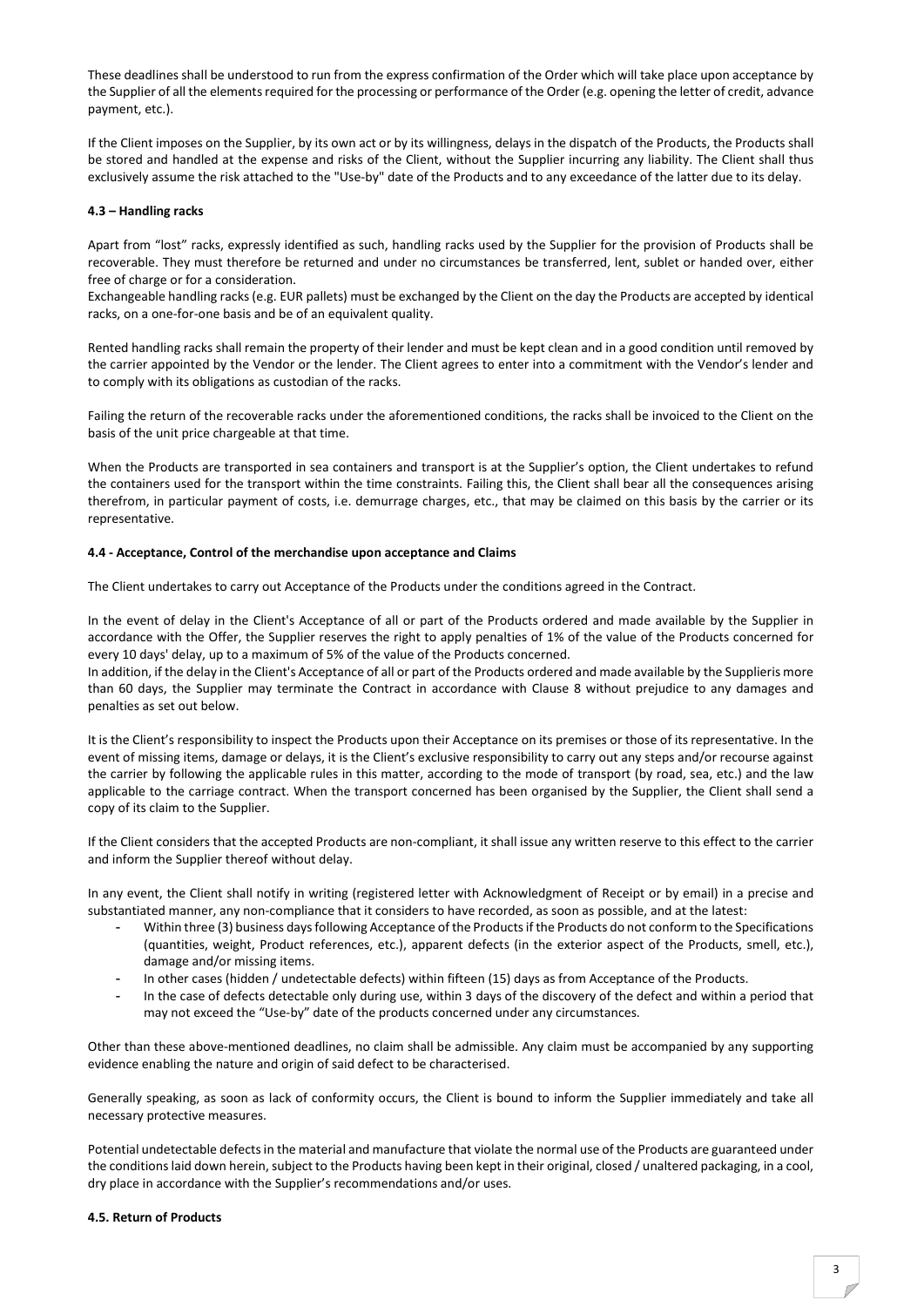The Vendor shall not accept any refusal, return or destruction of the Product that it has not previously authorised in writing, both on principle and on the terms and conditions (liability for expenses and risks). Generally speaking, the Client agrees to closely cooperate with the Vendor and provide all the documentary and/or statutory documentation necessary for the successful completion of the agreed operation.

Any breach of these principles or any Product returned without written agreement shall not give rise to any compensation in any way whatsoever, nor to any form of credit note, and the Client shall be responsible for any possible related expenses.

Any Product returned with the written agreement of the Supplier may only give rise to the latter's compensation if it has been kept, stocked and/or handled in compliance with the Supplier's recommendations and/or use.

## CLAUSE 5: PAYMENT

#### 5.1 Payment terms - Collateral requirements

5.1.1 Apart from other means of payment that have been agreed, payment shall be carried out by bank transfer to the Supplier's bank account, in the same currency as that contained in the invoice. Payment shall be considered as the actual collection of the price by the Vendor.

Payment must be made in compliance with the payment date indicated on the Offer and repeated on the invoice. Except as otherwise provided, the payment term is set at 30 days from the date of issue of the invoice, provided that the Supplier has sufficient guarantees of the Client's solvency.

Early settlement shall not give rise to a discount.

5.1.2 In the context of Client risk management, the Supplier reserves the right to request, even after conclusion of the Contract, payment in cash, early settlement and/or any guarantee it considers necessary.

## 5.2 - Delay or default on payment

5.2.1 - Partial or total non-payment of an invoice that is due for settlement renders other invoices that have not yet reached their expiry date immediately payable. Moreover, the Supplier shall have the right to suspend or cancel any Orders in progress and refuse any new orders, without prejudice to any other course of action, in particular those provided in article 7 "Reservation of ownership", or request early settlement.

5.2.2 - Any sum not paid by the invoice due date shall give rise, as of right, to delayed payment interest at a rate equal to the rate of interest on refinancing of the European Central Bank in force on the repayment date, increased by 10 points. Such interest is payable as from the due date of the invoice, without any reminder or formal procedure being necessary. In addition to interest on arrears, a lump-sum penalty will be applied for non-payment on the due date equal to 15% of the total amount due, payable and not paid.

5.2.3 - In the absence of payment of an invoice at its due date, a lump-sum compensation of 40 euros shall be automatically due and immediately requested for collection costs. The Vendor may request additional compensation when the recovery costs incurred are higher than this amount (particularly reimbursement of legal costs that may be incurred).

5.2.4 - Settlement of the price is considered as being net of any deduction, charge and/or banking commission or other charges.

Payments may not be suspended by the Client under any circumstances nor represent any deduction, withholding or compensation, notwithstanding any existing dispute relating to the Products, without the prior express agreement of the Supplier.

5.2.5 - Any discount or rebate, regardless of its nature, name or method of calculation, where appropriate, shall only be definitively acquired by the Client when the latter complies with all its obligations with respect to the Supplier, particularly regarding the timeliness of its payments.

#### CLAUSE 6: RESPONSIBILITY

#### 6.1 - Force majeure and other causes exonerating liability

The Supplier is not responsible for any non-performance of its obligations (especially relating to non-delivery) when this failure is attributable to a case of force majeure or other cause exonerating liability.

Events that are specifically regarded as force majeure are transportation delays or interruptions for any reason whatsoever, unavailability or the shortage of raw materials or components, compulsory liquidation of one of the Supplier's suppliers or subcontractors, blockage or disturbance on the production sites and communication, telecommunications or postal means, fires, floods, total or partial strike, technical incident impacting the production capacity, broken machinery, epidemics or food crises, new statutory, health or customs requirements, embargo and trade-restrictive measures.

Force majeure shall also include measures ordered by a government or public authority or the implementation of measures taken by a company to protect the health or safety of persons in the event of an epidemic or other health or safety emergency that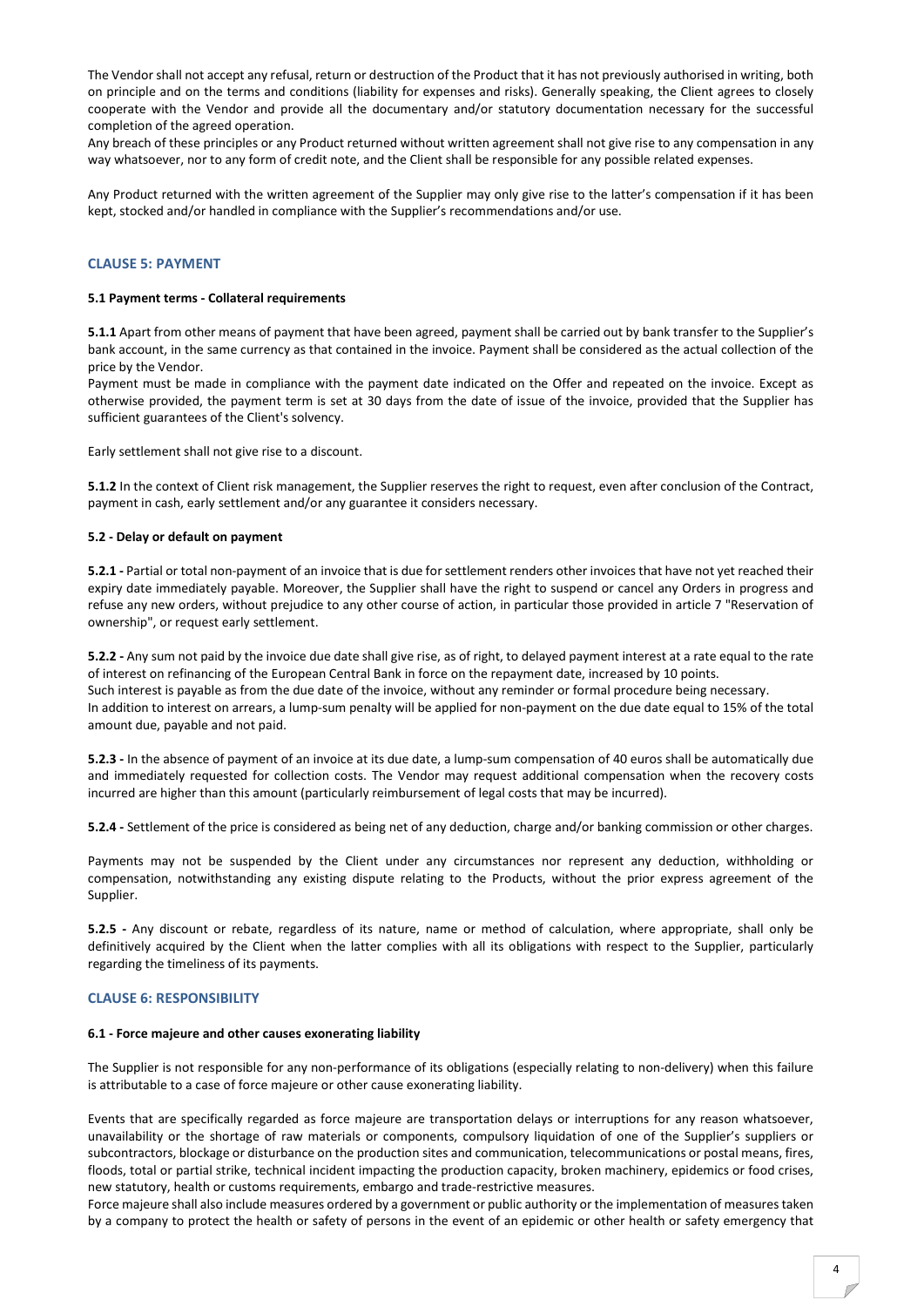would affect (i) any of the Parties or (ii) suppliers of energy or raw materials or other supplies to the Supplier, or (iii) the availability for work, transportation or working conditions of the Parties' workers or those of the suppliers referred to in point (ii).

Each Party shall inform the other Party, immediately by registered letter with acknowledgement of receipt or by email, of the occurrence of such a case when it considers that the situation is liable to compromise the performance of its obligations under the Contract.

In the event of such a case of Force Majeure, performance of the Contract or the relevant Order shall be suspended until the disappearance, suppression or cessation of the case of Force Majeure. However, if the case of Force Majeure lasts beyond thirty (30) days or if the performance of the obligation is definitive, each Party shall have the right to terminate the Contract or the Order, as of right, by registered letter with acknowledgement of receipt, sent to the other Party that complies with a notice period of ten (10) days, without any compensation being due by one or the other of the Parties. Notwithstanding the foregoing, the Client undertakes to pay any invoice for any order already manufactured, albeit partially, on his behalf.

# 6.2 - Responsibility

The Vendor guarantees that the delivered Products comply with the Specifications.

The specific compliance requirements relating to the standards of the destination and/or marketing territories, as appropriate, must be notified beforehand by the Client to the Supplier in detail and formally accepted by the latter, particularly via the Specifications. The Client shall solely be responsible for their compliance.

The Client shall solely be responsible for their use, particularly with regard to their intended use. Any responsibility held by the Vendor shall be excluded in this respect.

In a general manner, the Client shall solely be responsible for assuming all the consequences (i) of any incorporation, transformation and/or modification whatsoever of the Products supplied by the Supplier, in which case any liability of the Supplier in this respect is excluded, (ii) in the event of defects caused to the Products through the Client's negligence or failure or that of any third parties; or (iii) in the event of an incompatible mix between said Products and other goods or substances.

The Vendor may only have its responsibility incurred in the event of non-compliance of the Products for which it has been established that it is exclusively attributable and that it has caused real losses directly for the Client. Defects that are apparent and/or detectable at the time of Acceptance, referred to in article 4, are excluded form the scope of this guarantee.

The Supplier declines all liability for the Products in the event of the Client failing to comply with conditions of storage, conservation or handling, use or lifespan, as defined by the Supplier's recommendations and, more generally, by any part of the Specifications. The Client agrees, in particular, to comply with the FEFO principle (First expired - First out) in the context of stock management of the Products. Failing this, it will solely assume all the consequences.

In any event, the Vendor's liability shall be limited to duly justified direct and material damage, to the exclusion of all others such as, without this list being exhaustive, indirect consequential losses, operational losses and/or shortfalls.

The Supplier's liability, for any reason whatsoever, when it is duly justified, may not exceed the amount of payments received for the Products under investigation, as well as the costs of related destruction, within the total limit of 120% of the price of the **Products** 

# CLAUSE 7: RESERVATION OF OWNERSHIP

7.1 - Ownership of sold Products shall be transferred as soon as full payment of the price and its accessories by the Client (inclusive of VAT).

Failure to pay in full and according to the agreed terms by the due date shall lead to a request for the Products to be returned automatically and without prior formality at the Client's expense.

Products held by the Client that are identical or similar to Products sold by the Vendor are deemed to correspond to unpaid **Products** 

7.2 - The Client undertakes to take all provisions to keep the Vendor's right of ownership, in particular to subscribe to any necessary insurance policies. Any compensation shall be paid to the Supplier and all the supporting documentation for insurance taken out shall be provided to it. The Client also agrees to put into place any necessary formalities and/or actions to make this Supplier's reservation of ownership clause effective over the Products by following, among other things, the legal and/or statutory terms and conditions applicable in the country where the Client is established and/or the country where the Products are marketed.

In the event of implementation of the reservation of ownership clause whilst partial payment has occurred, the latter shall remain the property of the Supplier by way of compensation of losses arising from non-fulfilment of the Contract, without prejudice to the Supplier's right to claim other damages in order to obtain full compensation of the losses incurred.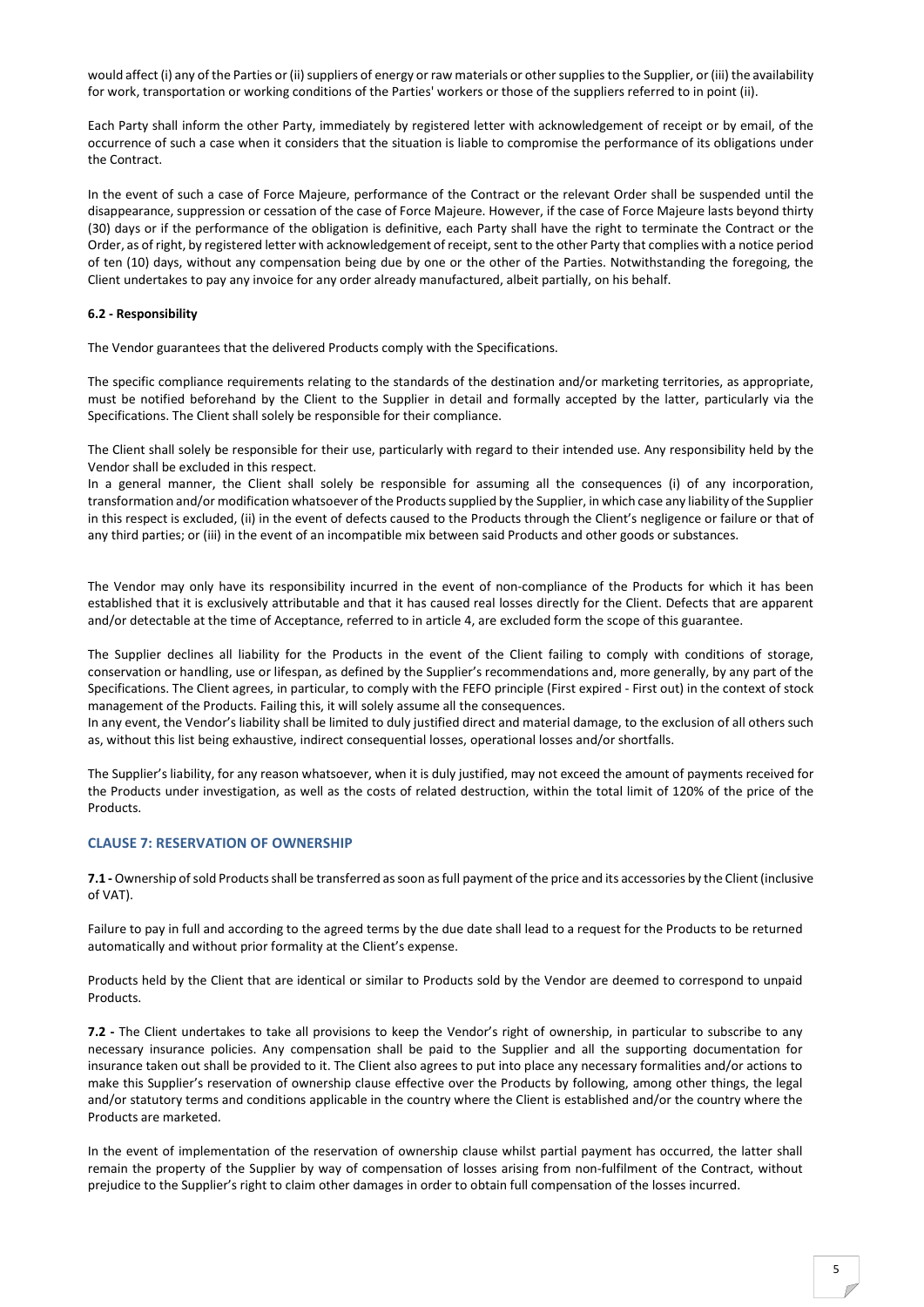7.3 - If the Vendor's cover may not be applied through the fault of the Client, particularly in the event of the use and/or resale of the Products, the Client shall be indebted to the Vendor for a lump-sum penalty equal to 50% of the amount of the unpaid invoice, covered by the reservation of ownership clause.

7.4 - Settlement for the unpaid invoice, increased by the above lump-sum penalties, may then be claimed by the Supplier for any sums that it holds over the Client by way of contracts other than the Contract, such as reservation of the production period, advance of funds, down-payments paid for other orders in progress, etc.

The Client accepts in advance that the Vendor assigns priority to these sums over settlement of the unpaid invoice and the lumpsum penalty related thereto.

## CLAUSE 8: TERMINATION

The Supplier may rescind or terminate the Contract in the following cases:

- a) a delay of over 30 days as regards payment by the Client of all or part of any amounts due to the Supplier,
- b) a delay of more than 60 days in the Acceptance by the Client of all or part of the Products ordered and made available by the Supplier,
- c) a breach by the Client of one of its obligations related to the Supplier's IP Rights or to its confidentiality obligation,
- d) failure to insure the Products under reservation of ownership,
- e) the Supplier's action or inaction in such a way as to compromise the effectiveness of the Supplier's reservation of ownership over the Products or the Supplier's rights to the debt resulting from the sale of such Products, or
- f) the cessation of its business activities, suspension of payments, insufficient guarantees, the Client's receivership or compulsory liquidation, subject to mandatory legal provisions.

Termination shall be acquired automatically by law, by the dispatch of a registered letter with acknowledgement of receipt and the Supplier shall have the right to recover possession of the unpaid Products, without prejudice to any damages and the penalties and indemnities provided for in the Contract.

In the event that the Contract is rescinded for any reason whatsoever, and on the initiative of either Party, the Supplier is henceforth authorised by the Client, who accepts, to proceed with the invoicing of the anticipated stock that it would potentially have constructed on behalf of the Client.

## CLAUSE 9: INTELLECTUAL AND INDUSTRIAL PROPERTY RIGHTS

"Intellectual and industrial property rights" ("IP Right(s)") is defined, without this list being exclusive, as brands, patents, drawings and models, settings, logo, copyright, prescriptions, formulations, and know-how.

The Client shall not acquire any IP Right as a result of any Offer, Order or Contract, these Rights remaining the exclusive property of the Supplier.

The Client shall undertake, in good faith, to ensure compliance with the IP Rights of the Supplier and, in particular:

- not to modify any of the Products and related documentation, brands and any other distinctive sign belonging to the Supplier;
- not to use and/or file, nor have a company belonging to its group and/or partner use and/or file, any brand or any other distinctive emblem, identical or similar to those of the Supplier, even after the business relations between the Supplier and the Client expire and in any of the territories;
- not to endanger the reputation and image of the Supplier's brand, its brand portfolio and its Products;
- not to use the brand, logo, photo, or direct or indirect reference, on any communication media, in particular websites, social networks, etc.

In the event that the distribution of the Products is entrusted to the Client, the latter agrees to carry out the promotion and advertising of the Products under the conditions that comply with the Supplier's IP Rights and in accordance with the prior instructions given to it, particularly concerning compliance with the graphics chart as well as the applicable statutory and/or legal requirements.

The Client agrees to immediately inform the Supplier of any infringement of the IP Rights, of its reputation and/or brand image, its brands and Products of which it has knowledge. On no account may the Client take actions or steps without the prior agreement of the Supplier.

In the event of infringement of its rights, the Supplier alone shall be in control of any communication in this matter and remain the sole judge of the advisability of taking any legal action that it deems useful.

In the event that the prescription and/or formulation of the Products has been developed by the Client and/or based on its Specifications, the Client guarantees the Supplier against any consequences of any actions, in any form whatsoever, emanating from third parties who are or claim to be the holder of any right over these IP Rights, which could be exercised in this regard against it and, in particular, by way of infringement proceedings.

#### CLAUSE 10: AUDITS - INSPECTIONS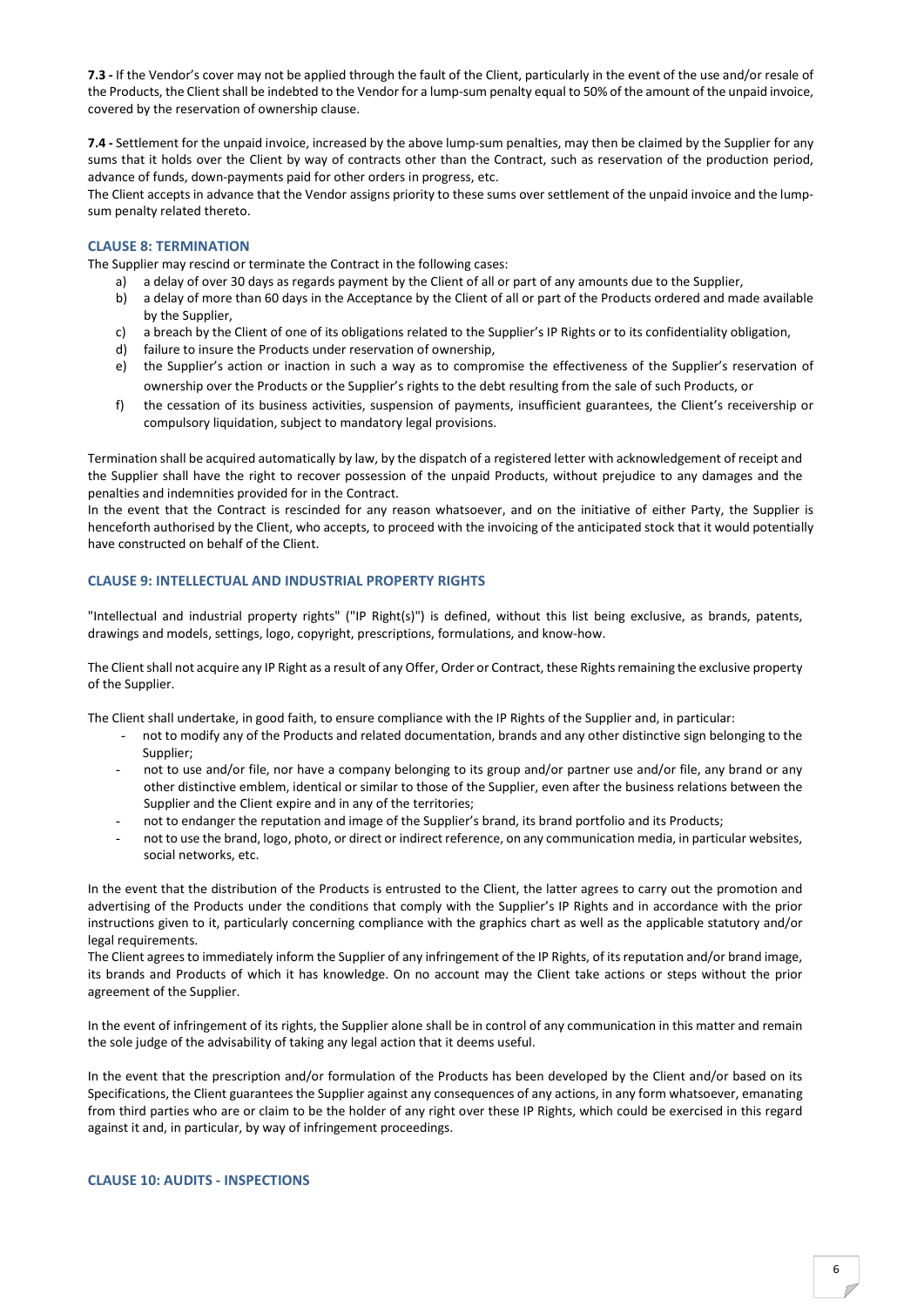The Vendor has established on its sites specific procedures and instructions (prevention plan, safety protocol, etc.) that allow it to comply with the regulatory and standard requirements regarding health, the safety of its buildings, people and the environment.

Any visit to the Supplier's sites, for whatsoever purpose, requires to be organised in accordance with the internal regulations of the site and the Supplier and, in a general manner, any applicable rules and procedures currently in force at the Supplier's site, particularly in terms of health and safety.

Consequently, the Client may only carry out or have carried out any audit or inspection of the Supplier's facilities and procedures following the Supplier's prior and written authorisation, and subject to not disrupting the smooth running of the business and, in any event, the number of audits carried out may not exceed one audit per year per site.

The Vendor shall have sole discretion to decide on the appropriateness of the action sought by the Client and maintain full control of the implementation measures of the latter. The Client shall, in any event, comply scrupulously with the applicable rules on the concerned site and the Vendor's instructions.

The costs of the audits and inspections carried out at the request of the Client shall remain exclusively its responsibility.

# CLAUSE 11: CONFIDENTIALITY

Any information and documents, whatsoever their nature and/or their medium, transmitted by the Supplier, on the occasion and/or within the framework of business relations with the Client, shall be strictly confidential.

In particular, information shall be considered as confidential relating to, without limitation, the turnover realised with the Vendor, price offers from the Vendor, the processes, methods, prescriptions, formulations and know-how, specifications of Products and/or other technical elements related to the Products, whether covered or otherwise by a patent, specific marketing elements, or projects regarding Product development.

The Client shall refrain from divulging these elements to third parties or using them for any purposes other than the performance of the Contract concerned. It undertakes to return to the Supplier, upon request to this effect, any medium comprising these elements, and to destroy medium that is not materially recoverable, including when participation towards the cost of establishing them has been invoiced to the Client.

This confidentiality obligation shall be observed throughout the term of the Contract. However, after the end of the Contract, the confidentiality obligations provided in this Clause 10 shall continue to apply between the Parties as regards confidential information, the protection of which requires secrecy, for as long as it has not fallen into the public domain.

## CLAUSE 12: COMPLIANCE, PROBITY AND ETHICS

12.1 - The Parties represent and warrant that they shall comply with and apply, particularly as regards the performance of the Contract, transacted business, agreements, national and international laws and regulations and the fundamental principles applicable to the fight against unethical conduct (including bribery, influence trafficking, misappropriation of public funds, taking illegal advantage of interest, favouritism, unlawful payments and money laundering) and conflicts of interest, without this list being exclusive:

- applicable French provisions, in particular the provisions of the French Penal Code, the provisions of Law n°2016-1691 of 09 December 2016 relating to transparency, the fight against corruption, and the modernisation of business practices (known as the "Sapin II Law"), as well as all the measures taken pursuant to this Law;
- applicable international conventions, particularly provisions from the OECD Convention on Combating Bribery of Foreign Public Officials in International Business Transactions of 17th December 1997, the United Nations Convention on Combating Corruption (2003), and the provisions relating to the transposition of these agreements into internal French legislation;
- any other applicable local, national or international regulations as appropriate.

12.2 - Each Party agrees not to allow or authorise work by (i) persons who have not reached the legal working age, (ii) persons not legally authorised to work, and (iii) persons who have not been declared to the competent authorities.

12.3 - The Parties undertake to comply with and have all of their employees comply with the preceding provisions and stipulations, including any person or entity involved in the performance of the Contract (in particular representatives, agents, service providers, suppliers, clients and sub-contractors) or persons acting on their behalf.

12.4 - Moreover, each Party acknowledges having implemented an internal Code of Conduct as well as an Ethics Charter/Code of Conduct in dealings with its co-contractors, and having rules and procedures for preventing and sanctioning any infringement of the preceding provisions and stipulations.

12.5 - If, at any time throughout the duration of the Contract, one of the Parties establishes that the other Party is not performing the Contract regarding strict compliance with the transacted business, agreements, national and international laws and